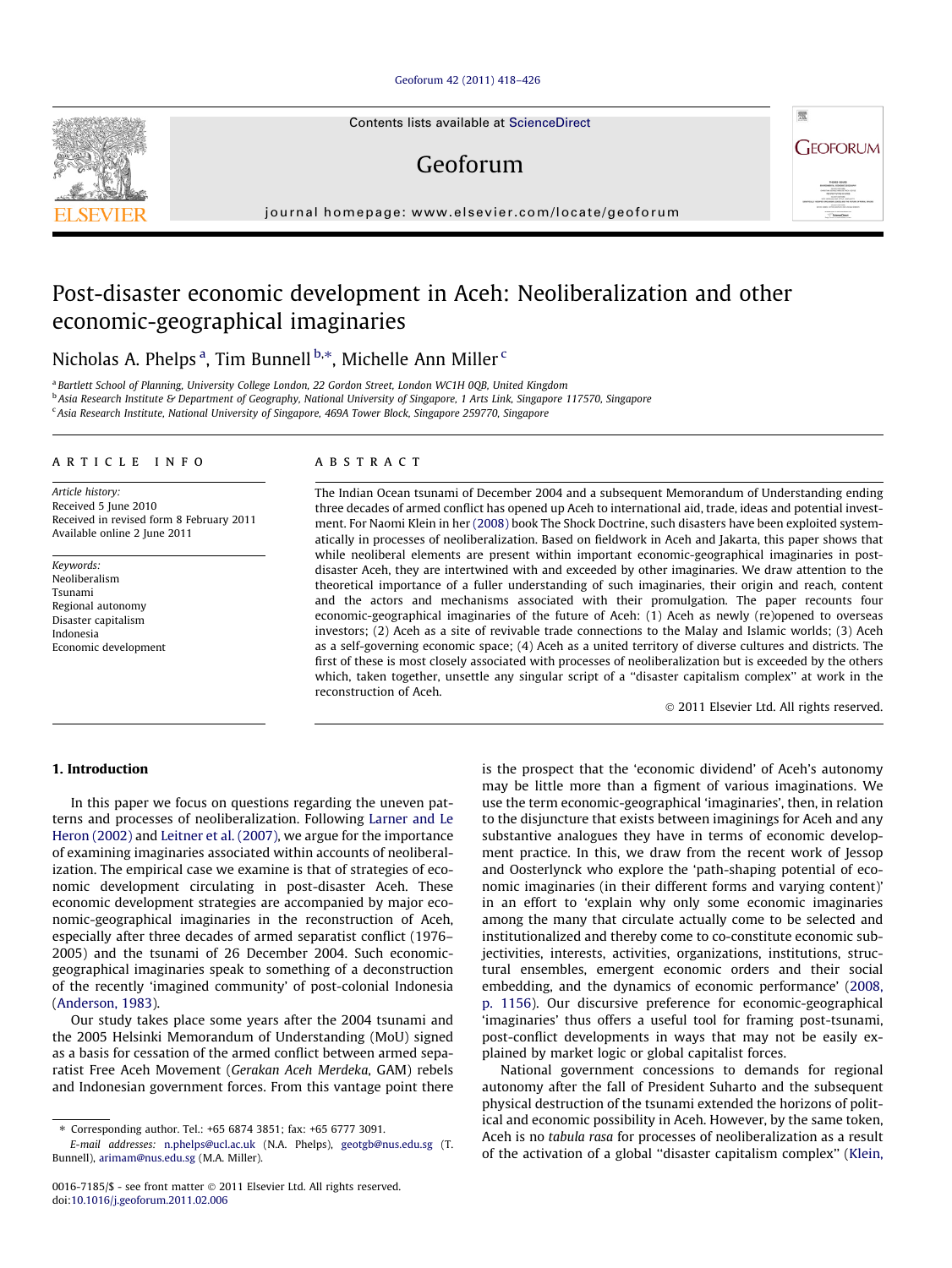[2007](#page--1-0)). While the tsunami did reshape the military, political and socio-economic dimensions of ''governable spaces'' in Aceh [\(Le Billon](#page--1-0) [and Waizenegger, 2007\)](#page--1-0), complex geo-histories continue to channel economic-geographical imaginaries of Aceh.

In this paper we draw mainly from some thirty semi-structured interviews conducted in Banda Aceh, Jakarta and Singapore between December 2007 and January 2008. In addition we relate the interview material to a number of Indonesian legal documents, NGO reports, as well as local, national and international media coverage. We begin by further specifying imaginaries via a 'mesolevel' analysis of: the content of imaginaries; their transmission via a diversity of agents and mechanisms; their constitution and appeal to audiences at multiple geographical scales, and; how mobile imaginaries rub up against those associated with the relative fixity of state territoriality. Next we discuss four important economic-geographical imaginaries at work in the process of reconstruction: (1) Aceh as newly (re)opened to overseas investors; and (2) Aceh as a site of revivable trade connections to the Malay and Islamic worlds; (3) Aceh as a self-governing economic space; and (4) Aceh as a united territory of diverse cultures and districts. In this discussion, we move from considering an imaginary inflected with the most mobile and neoliberal of policy norms and ideals to imaginaries that are less so. In a concluding discussion we reflect on how consideration of economic-geographical imaginaries questions the veracity of the singular script of neoliberalization within the context of post-disaster Aceh.

#### 2. Neoliberal and other economic-geographical imaginings

Presently, economic development strategies for many places are bound-up with hegemonic processes of neoliberalization [\(Leitner](#page--1-0) [et al., 2007; Peck and Tickell, 2002\)](#page--1-0). Neoliberalization is a global, although geographically uneven, process involving ''multiple determinations'' [\(Harvey, 2005, p. 9\)](#page--1-0) and significant contradictions between neoliberal practices and doctrine. There is a sense here in which neoliberalism can inhabit the present as 'a concrete embodiment of its abstract description' ([Gibson-Graham, 1996, p. 38](#page--1-0)). As a result, there is the potential for local experiences to be accommodated uncritically to abstract theory and for imaginaries that exceed and contest those of neoliberalism to be overlooked.

Such concerns, we believe, are justified in connection with one influential account of how disasters, natural or otherwise, have presented unique opportunities for processes of neoliberalization to penetrate otherwise less pervious political and economic environments. [Klein \(2007\)](#page--1-0) posits the existence of a disaster capitalism complex associated with 'orchestrated raids on the public sphere in the wake of catastrophic events, combined with the treatment of disasters as exciting market opportunities' ([Klein, 2007, p. 6\)](#page--1-0). In the case of Sri Lanka, for example, a 200 m buffer zone established along the east coast of the country after the tsunami enabled a USAID-organized tourism industry to acquire and develop beachfront land which had previously been home to poor fishing communities. In the months before the tsunami, Sri Lankans had rejected a World Bank-approved shock therapy program through strikes, protests and at the polls. However, the post-tsunami reconstruction plan was entrusted to a newly-formed body, the Task Force to Rebuild the Nation, which was comprised of 'the country's most powerful business executives from banking and industry' (p. 396), including five members who had direct holdings in the beach tourism sector. According to Klein this 'second tsunami' of neoliberalization affected other countries, including Indonesia. For us, Klein's rendition of the spread of neoliberalism exemplifies the challenges of understanding the specificities of neoliberalism without interpreting its seeming ubiquity and hegemony in such a way as to reify it [\(Barnett, 2005; Castree, 2006](#page--1-0)). While others have drawn attention to the diverse origins of neoliberalism ([Larner,](#page--1-0) [2003](#page--1-0)), in this paper we pay attention to the uneven processes of neoliberalism. More specifically, following [Larner and Le Heron](#page--1-0) [\(2002\)](#page--1-0) and [Leitner et al. \(2007\)](#page--1-0), we concentrate on the content of imaginaries, the actors and mechanisms by which they are promulgated, their geographical range and mobility when set against the relative fixity of the territorial claims of states.

Leitner et al. draw attention to how neoliberalism articulates with its contestations arguing that there is a the need 'to take seriously the sociospatial imaginaries of those who may find themselves at variance with neoliberalism' ([2007, p. 11\)](#page--1-0). Attention to imaginaries is important since Klein sees the diffusion of neoliberalism not as an economic process but as a political strategy (in [Klein and Smith, 2008, p. 582\)](#page--1-0). [Leitner et al. \(2007, p. 8\)](#page--1-0) define imaginaries, noting how 'neoliberalization and contestation in their various guises entail imaginaries (ideals, norms, discourses, ethics).' Neoliberalism has been something of a definitional moving target with the ''Washington Consensus'' short-hand definition of neoliberalism in the 1990s [\(Williamson, 1993](#page--1-0)) being a moment of alignment among the likes of the International Monetary Fund (IMF), the United Nations (UN) and the World Bank (WB). In Indonesia, too, neoliberalism has been interpreted differently at particular junctures in history. For instance, from being commonly associated with IMF and World Bank loans to Indonesia in the aftermath of the 1999 Asian economic crisis, neoliberalism had become a 'dirty word' and 'political slur' in mainstream political parlance by the time of the 2007 global financial crisis, despite the relatively minor impact of the economic crisis on Indonesia ([Bunnell and Miller, 2011](#page--1-0)). Leitner et al. go on to contextualize the process of neoliberalization in which there is a 'vast variety of imaginaries and practices of all political hues that not only practice resistance but also are resilient to and rework neoliberalism' ([Leitner et al., 2007, p. 5](#page--1-0)). Further specification of the content of imaginaries is necessarily an empirical enterprise and one that we move onto later in the paper.

It is important to consider how neoliberal and other imaginaries operating 'within and beyond the state' ([Leitner et al., 2007, p. 8](#page--1-0)) are constitutive of new governmental forms and economic spaces and subjects ([Larner and Le Heron, 2002,](#page--1-0) p. 759). Here, attention to the differential role of private sector, state and non-governmental organizations (NGOs) and mechanisms by which ideas and practices are diffused to and translated within particular host environments [\(Ach](#page--1-0)[arya, 2004](#page--1-0)) is warranted. In post-tsunami Aceh, the private sector played a powerful role in the large-scale reconstruction effort, especially in the first 2 years after the disaster (2005–2006), when some 250 non-governmental organizations (NGOs) and international nongovernmental organizations (INGOs) collectively allocated US\$3.7 billion for approximately 1500 projects and pledged another US\$3.1 billion. Of these allocated projects, the majority were funded by donor organizations (US\$2 billion) and NGOs (US\$1.7 billion), while the Indonesian government contributed US\$1.2 billion [\(Miller,](#page--1-0) [2009, p. 179\)](#page--1-0). In this sense, post-disaster Aceh has fundamentally diverged from Indonesia's broader political economy over the past decade, which has been dominated by discourses about the realignment of state political, economic and administrative powers and responsibilities between Jakarta and the regions as part of the post-Suharto processes of democratic decentralization ([Bunnell](#page--1-0) [and Miller, 2011](#page--1-0)). Though Aceh received ''special autonomy'' as part of this national trend (first through Law No. 44/1999, and then via Law No. 18/2001), democratic decentralization lacked substance within the context of Aceh's armed separatist conflict against Jakarta and only started to have meaning for practical purposes after the initiation of the 2005 Helsinki peace process [\(Miller, 2009, p. 186\)](#page--1-0).

Neoliberal and progressive policy agendas have often coexisted, with intergovernmental organizations and INGOs playing quite different roles in shaping patterns of incorporation of nation states